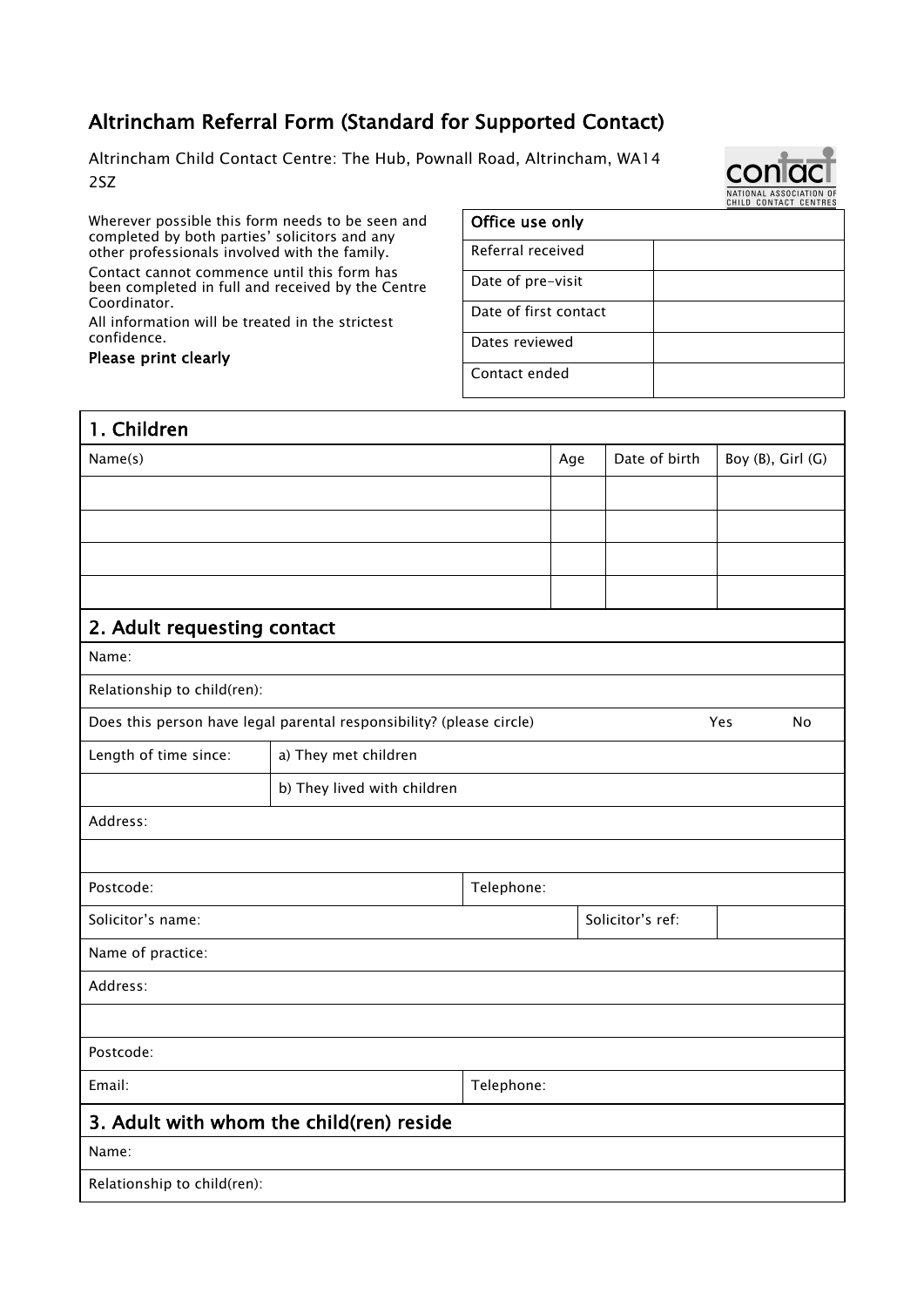| Address:                                                                          |            |                 |     |    |  |
|-----------------------------------------------------------------------------------|------------|-----------------|-----|----|--|
|                                                                                   |            |                 |     |    |  |
| Postcode:                                                                         | Telephone: |                 |     |    |  |
| Solicitor's name:                                                                 |            | Solicitor's ref |     |    |  |
| Name of practice:                                                                 |            |                 |     |    |  |
| Address:                                                                          |            |                 |     |    |  |
|                                                                                   |            |                 |     |    |  |
| Postcode:                                                                         |            |                 |     |    |  |
| Email:                                                                            | Telephone: |                 |     |    |  |
| 4. Referrer                                                                       |            |                 |     |    |  |
| Profession:<br>Name:                                                              |            |                 |     |    |  |
| Address:                                                                          |            |                 |     |    |  |
|                                                                                   |            |                 |     |    |  |
| Postcode:                                                                         |            |                 |     |    |  |
| Email:                                                                            | Telephone: |                 |     |    |  |
| 5. CAFCASS, Contact Orders & Contact                                              |            |                 |     |    |  |
| a. Has there been any CAFCASS involvement? (please circle)                        |            |                 | Yes | No |  |
| b. Is there an allocated CAFCASS officer? (please circle)                         |            |                 | Yes | No |  |
| If 'Yes', please give details: Name:                                              |            |                 |     |    |  |
| Name of CAFCASS office:                                                           |            |                 |     |    |  |
| Address:                                                                          |            |                 |     |    |  |
|                                                                                   |            |                 |     |    |  |
| Postcode:                                                                         | Telephone: |                 |     |    |  |
| c. When and where did contact last take place?                                    |            |                 |     |    |  |
| d. Is there a court order relating to the contact? (please circle)                |            |                 | Yes | No |  |
| If 'Yes', please either send a copy or indicate what it specifies.                |            |                 |     |    |  |
|                                                                                   |            |                 |     |    |  |
|                                                                                   |            |                 |     |    |  |
|                                                                                   |            |                 |     |    |  |
| e. What other court orders have been made in relation to the child(ren) and when? |            |                 |     |    |  |
|                                                                                   |            |                 |     |    |  |
| f. Can the contact adult take photographs? (please indicate)                      |            |                 | Yes | No |  |
| f. Can the child(ren) be taken out of the Centre? (please indicate)               |            |                 | Yes | No |  |
| g. What is the next court date (if any)?                                          |            |                 |     |    |  |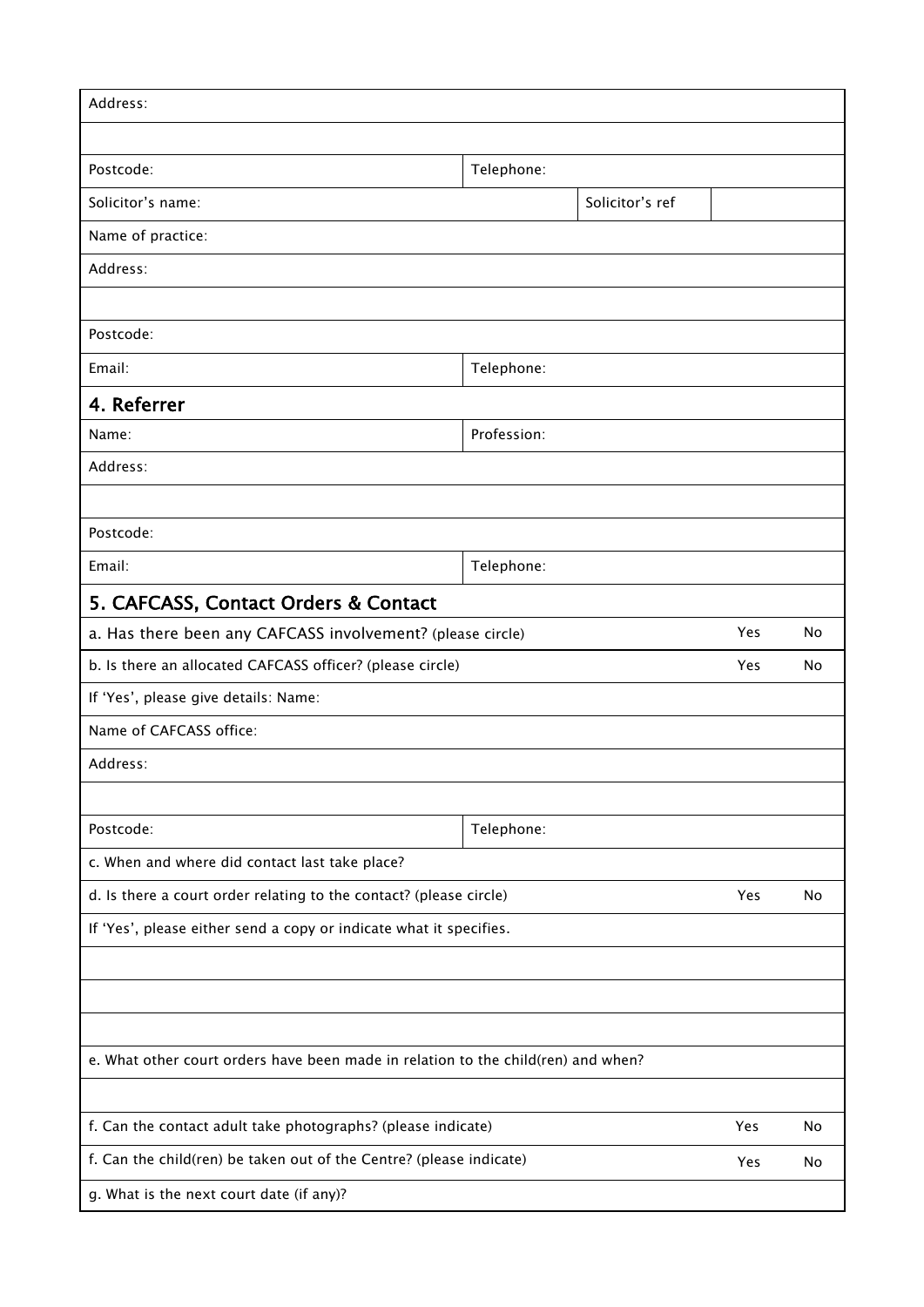| 6. Arrival at the Child Contact Centre                                                                                                                                         |                       |     |     |  |
|--------------------------------------------------------------------------------------------------------------------------------------------------------------------------------|-----------------------|-----|-----|--|
| a. Are the parents willing to meet? (please indicate)                                                                                                                          |                       |     | No  |  |
| b. Will the adult with whom the child(ren) reside be bringing them to and collecting them<br>from the Centre? (please circle)                                                  |                       |     | No  |  |
| If 'No', who will be bringing / collecting the child(ren)?                                                                                                                     |                       |     |     |  |
| c. What is the preferred date of first contact at the Centre?                                                                                                                  |                       |     |     |  |
| d. How frequently will contact take place?                                                                                                                                     |                       |     |     |  |
| e. For how long will each visit last?                                                                                                                                          |                       |     |     |  |
| f. Names of other people allowed to participate in contact at the Centre:                                                                                                      |                       |     |     |  |
| Name                                                                                                                                                                           | Relationship to child |     |     |  |
|                                                                                                                                                                                |                       |     |     |  |
|                                                                                                                                                                                |                       |     |     |  |
|                                                                                                                                                                                |                       |     |     |  |
| 7. Information Relating to Safety of the Child                                                                                                                                 |                       |     |     |  |
| a. Are there or have there been sexual / child abuse allegations made in this family? (please<br>circle). If 'Yes', please give details (over page)                            |                       |     | No  |  |
| b. Is this family known to Social Services? (please circle)<br>If 'Yes', please give details (over page)<br>If 'Yes', please give details (over page)                          |                       | Yes | N٥  |  |
| c. Has any person who will be involved in the contact ever been convicted of an offence<br>against a child(ren)? (please circle)                                               |                       | Yes | No  |  |
| If 'Yes', please give details                                                                                                                                                  |                       |     |     |  |
|                                                                                                                                                                                |                       |     |     |  |
| d. Has there been or is there likely to be a risk of abduction? (please circle)                                                                                                |                       |     | No  |  |
| If 'Yes', are procedures in place for holding passports, etc. (please circle)                                                                                                  |                       |     | No. |  |
| e. Please give details of any allegations, undertakings, injunctions or convictions relating to violence involving<br>either party, their respective families or the children. |                       |     |     |  |
|                                                                                                                                                                                |                       |     |     |  |
|                                                                                                                                                                                |                       |     |     |  |
|                                                                                                                                                                                |                       |     |     |  |
|                                                                                                                                                                                |                       |     |     |  |
| 8. Health & Medical Requirements                                                                                                                                               |                       |     |     |  |
| a. Do any of the children have any illness, allergy, impairment, special needs<br>or medical requirements? (please circle) If 'Yes', please give details                       |                       | Yes | No  |  |
|                                                                                                                                                                                |                       |     |     |  |
|                                                                                                                                                                                |                       |     |     |  |